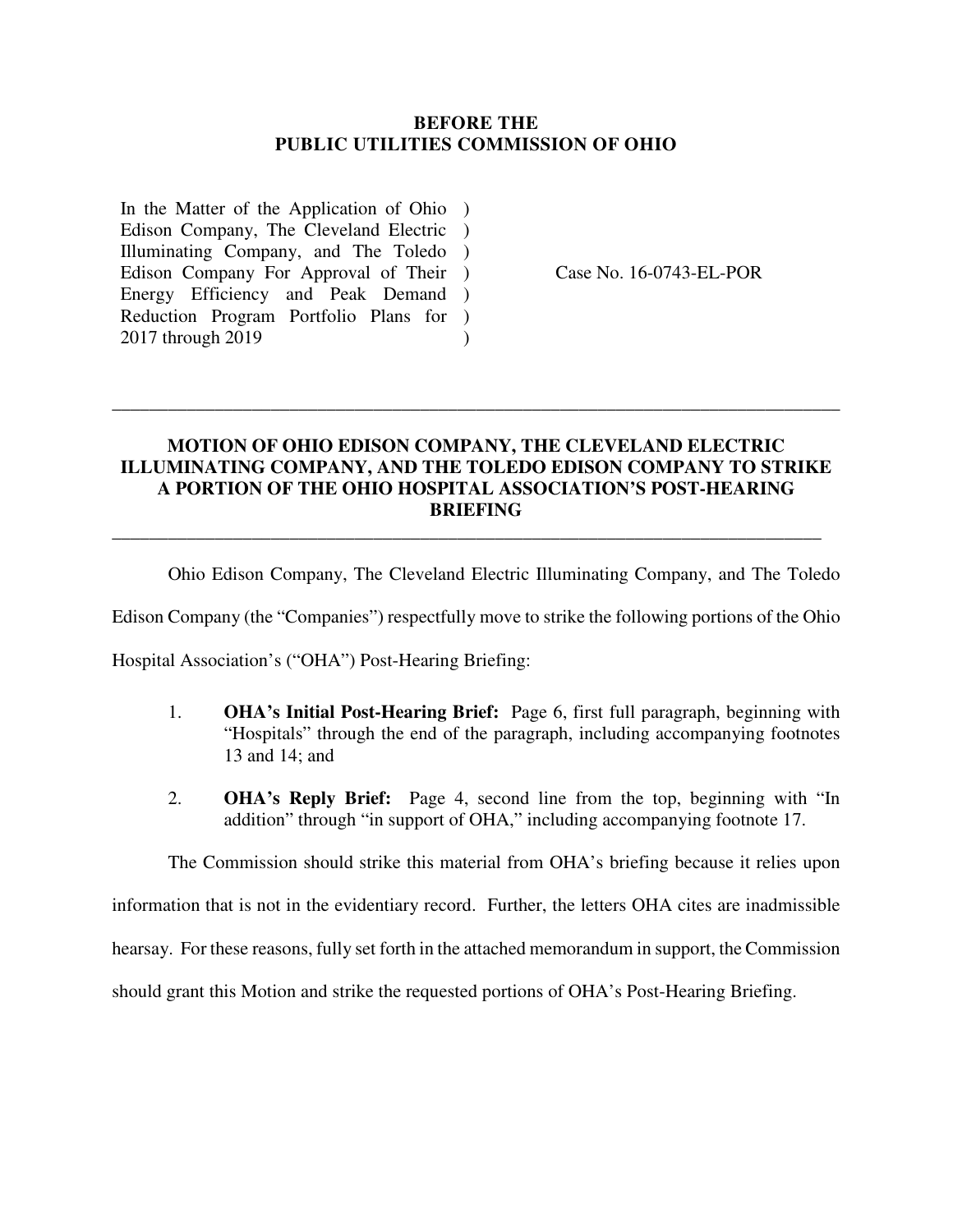March 10, 2017 Respectfully submitted,

/s/ *Carrie M. Dunn* .

Carrie M. Dunn (#0076952) Counsel of Record Erika Ostrowski (#0084579) FirstEnergy Service Company 76 South Main Street Akron, Ohio 44308 Telephone: 330-761-2352 Facsimile: 330-384-3875 cdunn@firstenergycorp.com eostrowski@firstenergycorp.com

Kathy J. Kolich (#0038855) Kolich & Associates, LLC 1521 Hightower Drive Uniontown, Ohio 44685 Telephone: 330-316-2378 kjklaw@yahoo.com

Michael R. Gladman (#0059797) Sergio A. Tostado (#0088376) JONES DAY 325 John H. McConnell Blvd., Suite 600 Columbus, Ohio 43215 Telephone: 614-281-3865 Facsimile: 614-451-4196 mrgladman@jonesday.com stostado@jonesday.com

ATTORNEYS FOR OHIO EDISON COMPANY, THE CLEVELAND ELECTRIC ILLUMINATING COMPANY, AND THE TOLEDO EDISON COMPANY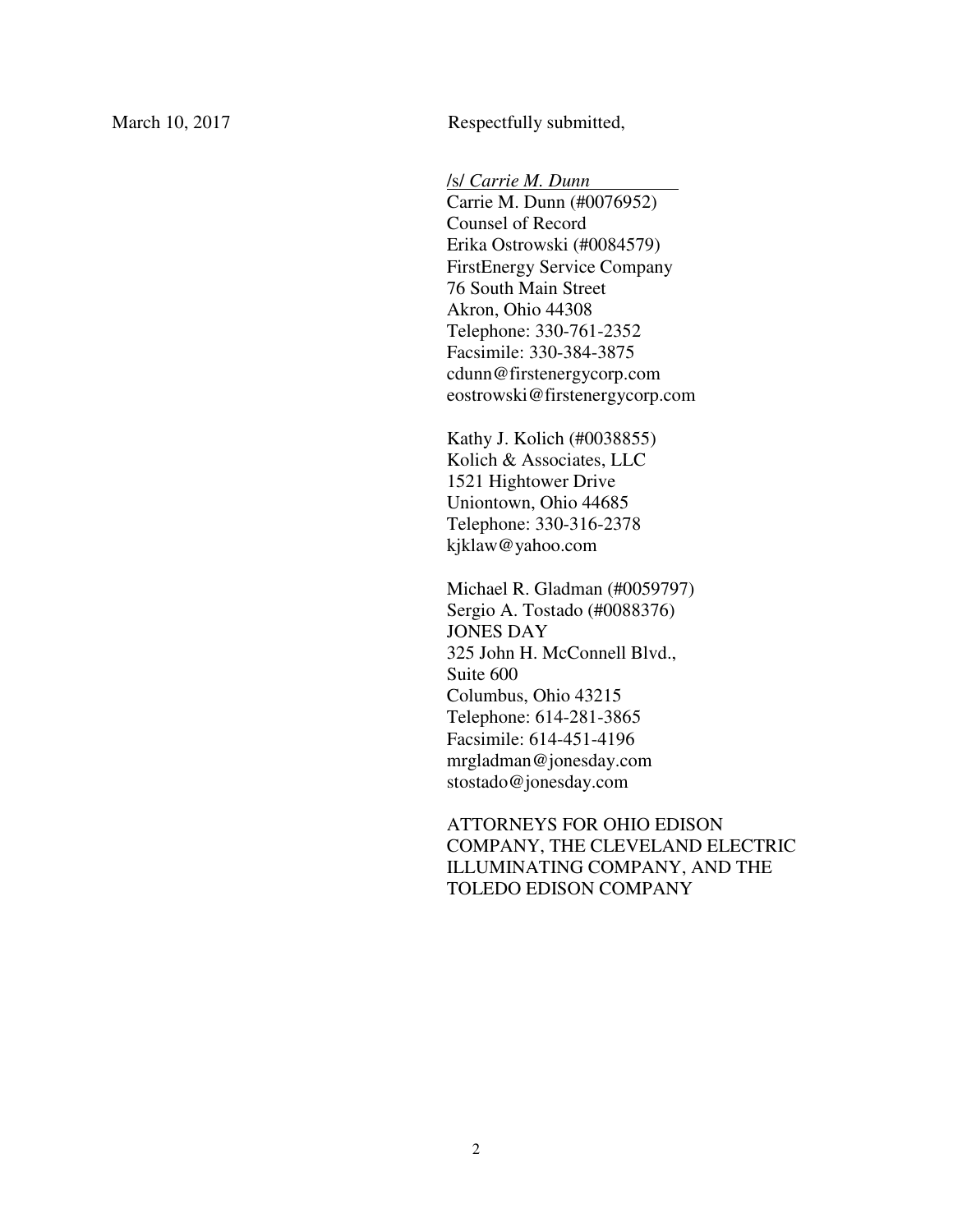#### **BEFORE THE PUBLIC UTILITIES COMMISSION OF OHIO**

In the Matter of the Application of Ohio ) Edison Company, The Cleveland Electric ) Illuminating Company, and The Toledo ) Edison Company For Approval of Their ) Energy Efficiency and Peak Demand ) Reduction Program Portfolio Plans for ) 2017 through 2019  $\lambda$ 

Case No. 16-0743-EL-POR

### **MEMORANDUM IN SUPPORT OF MOTION OF OHIO EDISON COMPANY, THE CLEVELAND ELECTRIC ILLUMINATING COMPANY, AND THE TOLEDO EDISON COMPANY TO STRIKE PORTIONS OF THE OHIO HOSPITAL ASSOCIATION'S POST-HEARING BRIEFING**

\_\_\_\_\_\_\_\_\_\_\_\_\_\_\_\_\_\_\_\_\_\_\_\_\_\_\_\_\_\_\_\_\_\_\_\_\_\_\_\_\_\_\_\_\_\_\_\_\_\_\_\_\_\_\_\_\_\_\_\_\_\_\_\_\_\_\_\_\_\_\_\_\_\_\_\_

\_\_\_\_\_\_\_\_\_\_\_\_\_\_\_\_\_\_\_\_\_\_\_\_\_\_\_\_\_\_\_\_\_\_\_\_\_\_\_\_\_\_\_\_\_\_\_\_\_\_\_\_\_\_\_\_\_\_\_\_\_\_\_\_\_\_\_\_\_\_\_\_\_\_\_\_\_\_

### **I. INTRODUCTION**

j

On page 6 of its Initial Post-Hearing Brief, the Ohio Hospital Association ("OHA") asserts that "[h]ospitals within FirstEnergy's territory support OHA's participation as program administrator."<sup>1</sup> In its Reply Brief, OHA similarly contends that "hospitals in FirstEnergy's territory have indicated that OHA's participation as program administrator is critical."<sup>2</sup> In support of these assertions, OHA cites to three letters filed as "Public Comments" with the Commission: (1) a letter purportedly from MetroHealth, filed on February 21, 2017 (the due date for initial posthearing briefs in this proceeding); (2) a letter purportedly from Ohio Society for Healthcare Facilities Management, also filed on February 21, 2017; and (3) a letter purportedly from Lake Health, filed on March 3, 2017 (the due date for post-hearing reply briefs in this proceeding).<sup>3</sup>

<sup>&</sup>lt;sup>1</sup> The Ohio Hospital Association's Initial Post-Hearing Brief ("OHA Initial Brief") at 6.

<sup>&</sup>lt;sup>2</sup> The Ohio Hospital Association's Reply Brief ("OHA Reply Brief") at 4.

<sup>3</sup> OHA Initial Brief at 6, fn. 13 & 14; OHA Reply Brief at 4, fn. 17.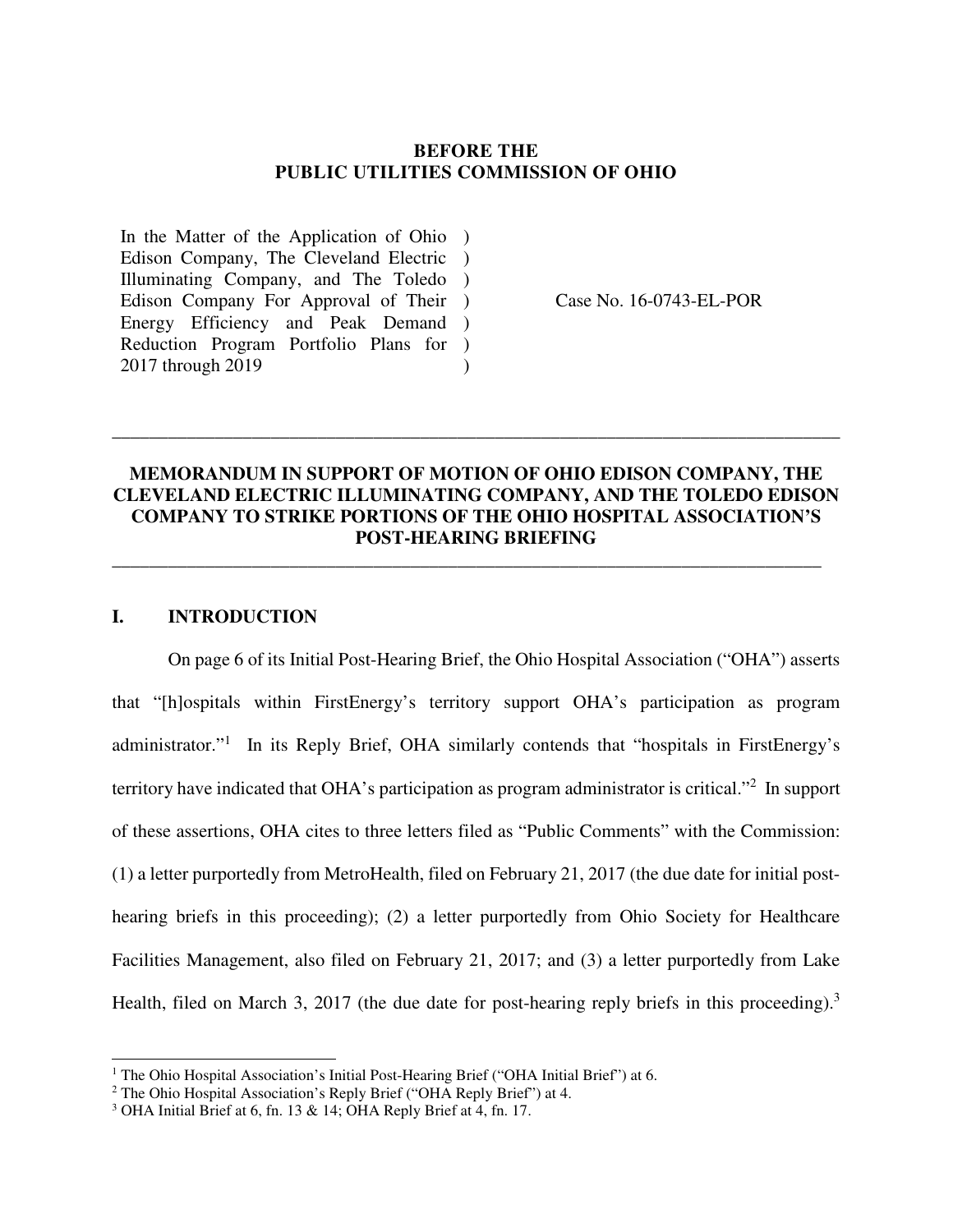OHA's attempted use of these letters is improper for two reasons.

*First*, these letters were not presented at the hearing in this proceeding and are not part of the evidentiary record.<sup>4</sup> In fact, at the hearing, OHA presented *no direct evidence* related to hospital support of OHA's participation as a program administrator.<sup>5</sup> OHA cannot now rely on information not in the evidentiary record in an attempt to bolster its argument. *Second*, even if the letters had been offered at the hearing, they would have constituted inadmissible hearsay.

 Accordingly, the Commission should grant the Companies' Motion and strike the relevant portions of OHA's Post-Hearing Briefing.

#### **II. LAW & ARGUMENT**

#### **A. OHA May Not Rely On Evidence That Is Not In The Record.**

 OHA attempts to bolster its argument that "[h]ospitals within FirstEnergy's territory support OHA's participation as program administrator" and deem such participation "critical" by citing to the three letters. This attempt, however, is improper because the three letters are not part of the evidentiary record.

 It is well-established that "new information should not be introduced after the closure of the record."<sup>6</sup> As the Commission has previously observed, if evidence were allowed "to be admitted in such a manner, any document in question would not be supported by testimony and the opposing party would have no opportunity to conduct cross-examination concerning the document or refute statements contained in the document."<sup>7</sup>

j

<sup>4</sup> *See generally*, Hearing Tr.

<sup>5</sup> *Id.* 

<sup>6</sup> *In the Matter of the Application of Ohio Edison Company, The Cleveland Electric Illuminating Company, and The Toledo Edison Company for Authority to Provide for a Standard Service Offer Pursuant to R.C. 4928.143 in the Form of an Electric Security Plan*, Case No. 14-1297-EL-SSO, Opinion & Order, p. 37 (Mar. 31 2016) ("ESP IV March 31 Order").

<sup>7</sup> *See In the Matter of FAF, Inc., Notice of Apparent Violation and Intent to Assess Forfeiture*, Case No. 06-0786-TR-CVF, Opinion & Order, p. 2 (Nov. 21, 2006) (granting motion to strike and holding that documents that are not part of the record may not be relied upon in post-hearing briefing).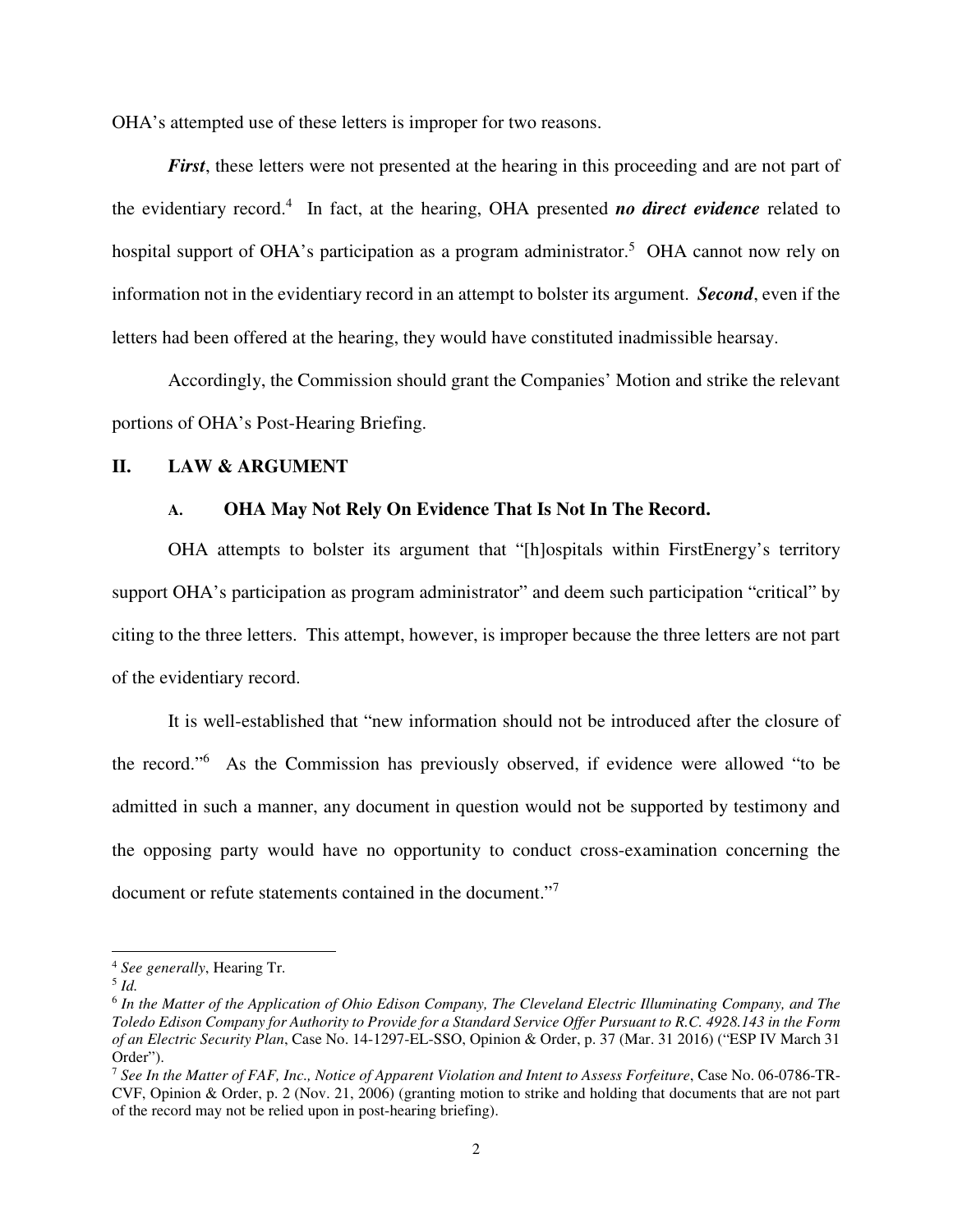In January, the Commission held a five-day hearing that resulted in the introduction of hundreds of pages of pre-filed direct testimony, supplemental testimony, rebuttal testimony, live testimony, and exhibits.<sup>8</sup> At the end of the fifth day of the hearing (January 31, 2017), the Attorney Examiner formally closed the record in this proceeding.<sup>9</sup> It is undisputed that OHA was a party to the proceeding and chose not to introduce any direct evidence on its behalf.<sup>10</sup>

To bolster its argument, OHA now seeks to rely on three letters purported to be from MetroHealth, Ohio Society for Healthcare Facilities Management, and Lake Health, all of which were filed as "Public Comments" with the Commission.<sup>11</sup> Such reliance, however, is improper at this juncture.<sup>12</sup> Indeed, the letters were not offered (let alone admitted) at the hearing, and their authors were not subject to cross-examination. The letters were also never authenticated in this proceeding. In fact, according to the dates on the letters themselves, they were not even drafted until weeks *after* the record closed.

Thus, the Commission should strike the portions of OHA's Post-Hearing Briefing that rely on the letters. If OHA wished to present evidence that "[h]ospitals within FirstEnergy's territory support OHA's participation as program administrator," it should have done so during the evidentiary hearing.

#### **B. Even If OHA Had Offered The Letters At Hearing, They Would Have Been Inadmissible.**

 Even if OHA had offered the letters at hearing, they would not have been admissible absent a witness authenticating them and being subject to cross-examination. Here, OHA offers the letters to establish that "[h]ospitals within FirstEnergy's territory support OHA's participation as program

j

<sup>8</sup> *See generally*, Hearing Tr.

<sup>&</sup>lt;sup>9</sup> *Id.* at 636:6-8 ("Anything further? Well then, this record will be closed and submitted for the Commission's decision.").

<sup>10</sup> *See generally*, *id.* 

<sup>11</sup> *See* OHA Initial Brief at 6, fn. 13 & 14; OHA Reply Brief at 6, fn. 17.

<sup>12</sup> *See* ESP IV March 31 Order at 37.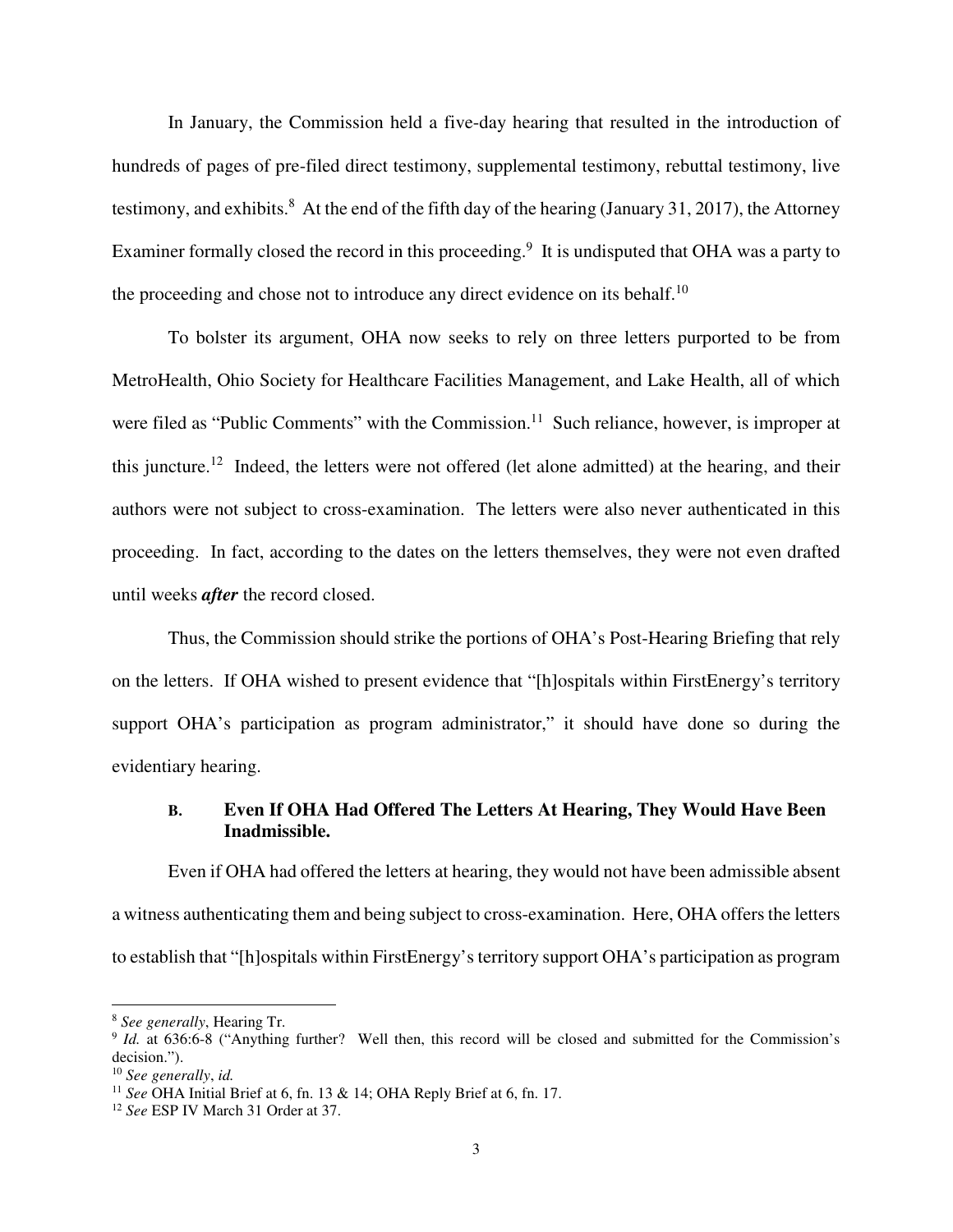administrator" and that said hospitals "have indicated that OHA's participation as program administrator is critical."<sup>13</sup> Such out of court statements (the authors did not testify at the hearing) may not be offered to prove the truth of the matter asserted (that certain hospitals support OHA serving as a program administrator).<sup>14</sup>

 And this rule makes sense, as permitting such evidence would preclude opponents from challenging those out of court statements through cross-examination. Here, such crossexamination would likely have revealed that OHA's participation as a program administrator is not as instrumental to their organizations' participation in the rebate program as the letters appear to suggest. For example, if given the opportunity to cross-examine the authors of the letters, the Companies could have inquired into their knowledge regarding the Companies' other vendors who offer similar assistance to hospitals, or the fact that OHA is not precluded from assisting its membership with participation in the Companies' rebate program. Regardless, neither the Companies nor any other parties were given the opportunity to make such inquiries because the letters were never made part of the evidentiary record, and their authors were never made available for cross-examination.

 Accordingly, OHA's after-the-fact reliance on the letters is improper, and the Commission should strike those portions of OHA's Post-Hearing Briefing.

j

<sup>&</sup>lt;sup>13</sup> OHA Initial Brief at 6; OHA Reply Brief at 4.

<sup>14</sup> *See* OHIO R. EVID. 801(C), 802.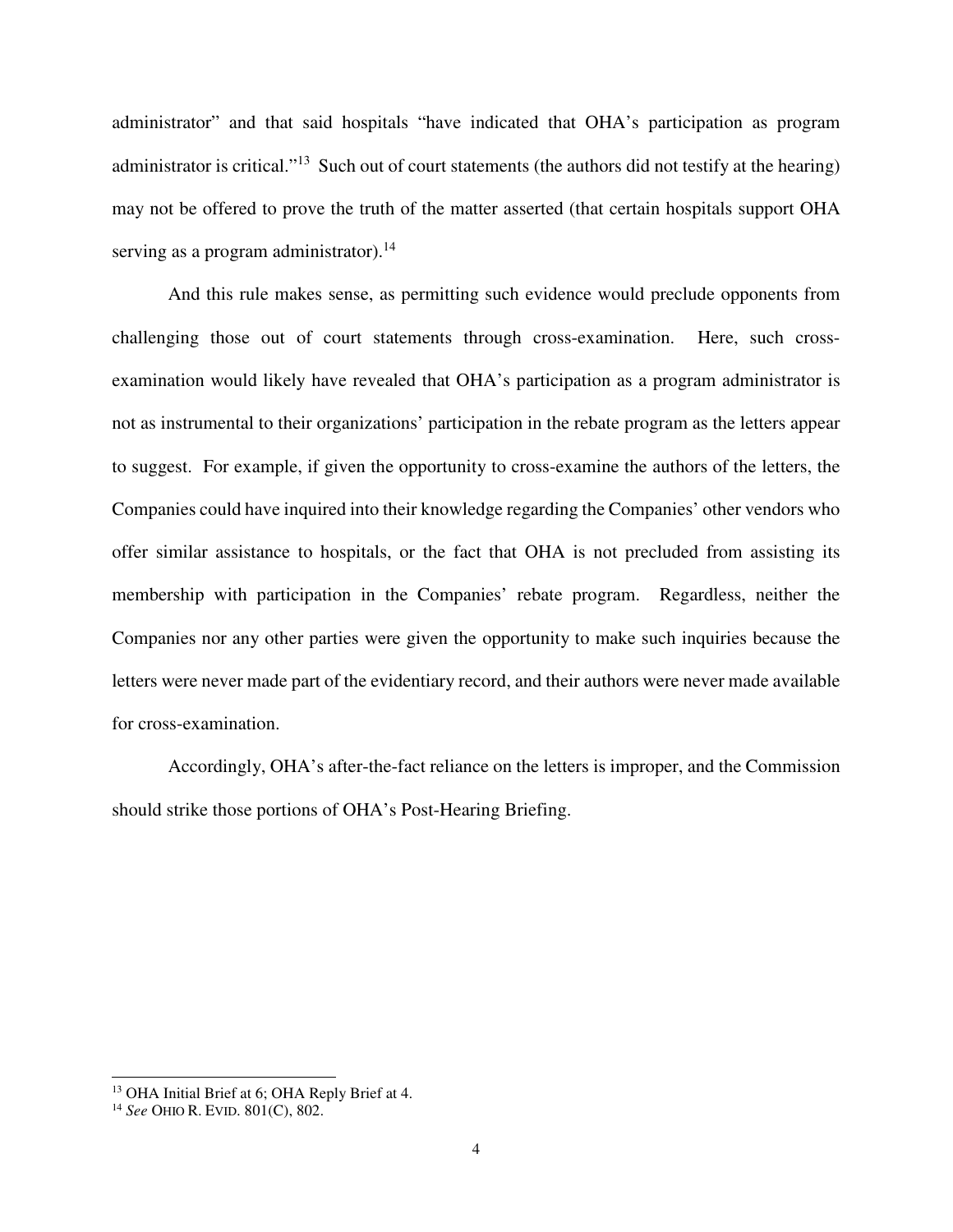### **IV. CONCLUSION**

For the foregoing reasons, the Companies respectfully request that the Commission grant

the Companies' Motion by striking the following portions of OHA's Post-Hearing Briefing:

- 1. **OHA's Initial Post-Hearing Brief:** Page 6, first full paragraph, beginning with "Hospitals" through the end of the paragraph, including accompanying footnotes 13 and 14; and
- 2. **OHA's Reply Brief:** Page 4, second line from the top, beginning with "In addition" through "in support of OHA," including accompanying footnote 17.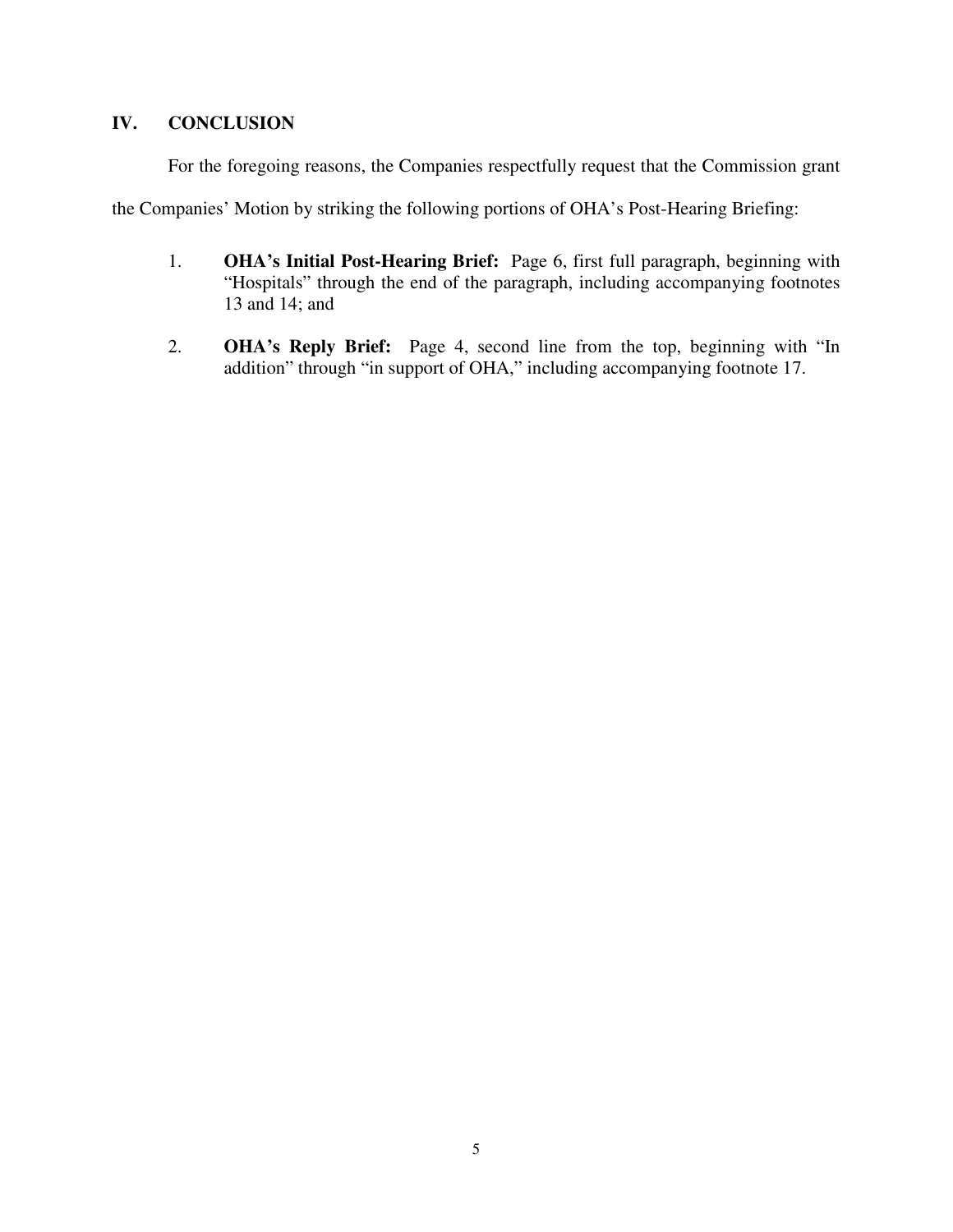March 10, 2017 Respectfully submitted,

/s/ *Carrie M. Dunn* .

Carrie M. Dunn (#0076952) Counsel of Record Erika Ostrowski (#0084579) FirstEnergy Service Company 76 South Main Street Akron, Ohio 44308 Telephone: 330-761-2352 Facsimile: 330-384-3875 cdunn@firstenergycorp.com eostrowski@firstenergycorp.com

Kathy J. Kolich (#0038855) Kolich & Associates, LLC 1521 Hightower Drive Uniontown, Ohio 44685 Telephone: 330-316-2378 kjklaw@yahoo.com

Michael R. Gladman (#0059797) Sergio A. Tostado (#0088376) JONES DAY 325 John H. McConnell Blvd., Suite 600 Columbus, Ohio 43215 Telephone: 614-281-3865 Facsimile: 614-451-4196 mrgladman@jonesday.com stostado@jonesday.com

ATTORNEYS FOR OHIO EDISON COMPANY, THE CLEVELAND ELECTRIC ILLUMINATING COMPANY, AND THE TOLEDO EDISON COMPANY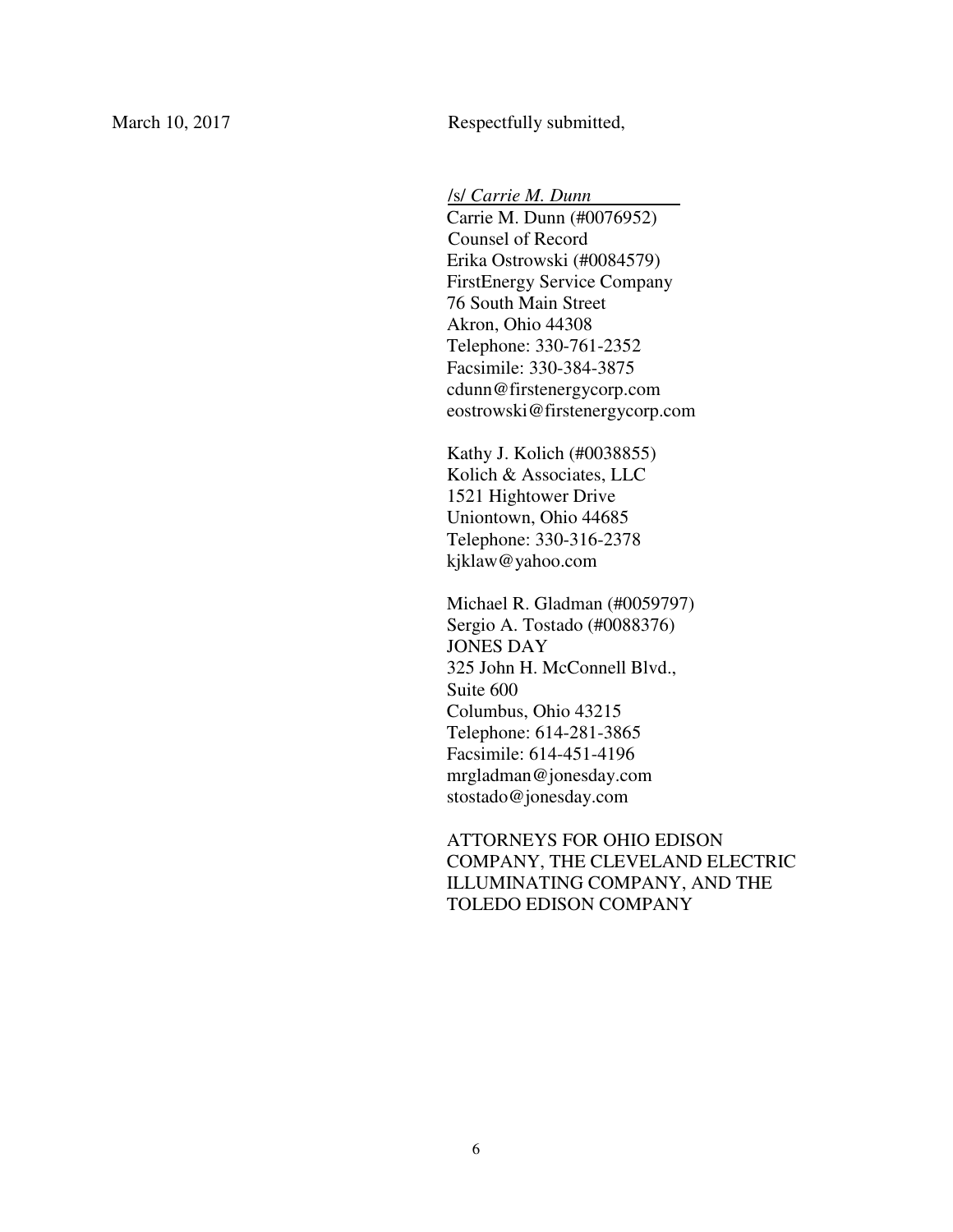# **CERTIFICATE OF SERVICE**

 I hereby certify that a copy of the foregoing *Motion To Strike Portions Of The Ohio Hospital Association's Post-Hearing Briefing* will be served on this 10th day of March, 2017 by the Commission's e-filing system to the parties who have electronically subscribed to this case and via electronic mail upon the following counsel of record:

| Colleen L. Mooney                          | Samantha Williams                                  |
|--------------------------------------------|----------------------------------------------------|
| cmooney@ohiopartners.org                   | swilliams@nrdc.com                                 |
|                                            |                                                    |
| Ohio Partners for Affordable Energy        | <b>Robert Dove</b>                                 |
|                                            | rdove@attorneydove.com                             |
|                                            |                                                    |
|                                            | <b>Natural Resources Defense Council</b>           |
| <b>Christopher Healey</b>                  | Kimberly W. Bojko                                  |
| christopher.healey@occ.ohio.gov            | bojko@carpenterlipps.com                           |
|                                            |                                                    |
| Dane Stinson                               | Danielle Ghiloni Walter                            |
| DStinson@bricker.com                       | ghiloni@carpenterlipps.com,                        |
| <b>Ohio Consumers' Counsel</b>             | <b>Ohio Manufacturers Association Energy Group</b> |
|                                            |                                                    |
| Madeline P. Fleisher                       | Matthew R. Pritchard                               |
| mfleisher@elpc.org                         | mpritchard@mwncmh.com                              |
|                                            |                                                    |
| Robert Kelter                              | <b>Samuel Randazzo</b>                             |
| rkelter@elpc.org                           | sam@mwncmh.com                                     |
|                                            |                                                    |
| <b>Environmental Law and Policy Center</b> | Industrial Energy Users of Ohio                    |
|                                            | Richard L. Sites                                   |
| Angela Paul Whitfield                      |                                                    |
| paul@carpenterlipps.com                    | ricks@ohanet.org                                   |
| Counsel for The Kroger Company             | Matthew W. Warnock                                 |
|                                            | mwarnock@bricker.com                               |
|                                            |                                                    |
|                                            | Dylan F. Borchers                                  |
|                                            | dborchers@bricker.com                              |
|                                            |                                                    |
|                                            | Devin Parram                                       |
|                                            | dparram@bricker.com                                |
|                                            |                                                    |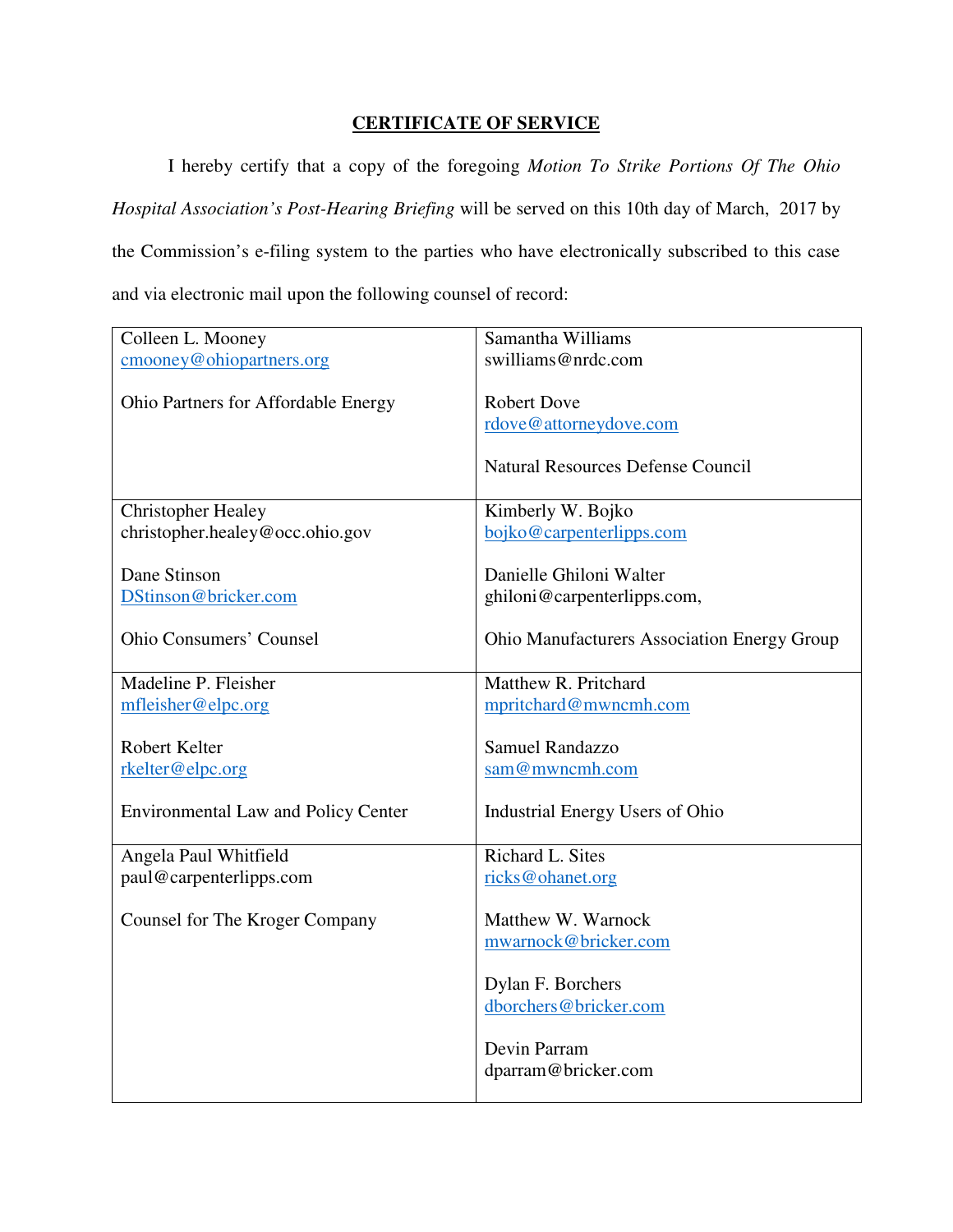|                                     | <b>Teresa Orahood</b>                     |
|-------------------------------------|-------------------------------------------|
|                                     | torahood@bricker.com                      |
|                                     | The Ohio Hospital Association             |
|                                     |                                           |
| Joseph E. Oliker                    | Trent A. Dougherty                        |
| joliker@igsenergy.com               | tdougherty@theoec.org                     |
| <b>IGS</b> Energy                   | Miranda Leppla                            |
|                                     | mleppla@theoec.org                        |
|                                     | <b>Ohio Environmental Council</b>         |
| John Finnigan                       | Christopher J. Allwein                    |
| jfinnigan@edf.org                   | callwein@keglerbrown.com                  |
|                                     |                                           |
| <b>Environmental Defense Fund</b>   | Energy Management Solutions, Inc.         |
| Joel E. Sechler                     | Natalia Messenger                         |
| sechler@carpenterlipps.com          | Natalia.Messenger@ohioattorneygeneral.gov |
|                                     |                                           |
| Gregory J. Poulos                   | John Jones                                |
| Gpoulos@enernoc.com                 | john.jones@ohioattorneygeneral.gov        |
|                                     |                                           |
| EnerNOC, Inc.                       | Ohio Attorney General for PUCO Staff      |
|                                     |                                           |
| Debra Hight                         |                                           |
|                                     |                                           |
| Debra.Hight@puc.state.oh.us         |                                           |
| Vesta Miller                        |                                           |
|                                     |                                           |
| Vesta.Miller@puc.state.oh.us        |                                           |
| Sandra Coffey                       |                                           |
| Sandra.Coffey@puc.state.oh.us       |                                           |
|                                     |                                           |
| Public Utilities Commission of Ohio |                                           |
|                                     |                                           |
|                                     |                                           |

## */s/ Carrie M. Dunn*

An Attorney for Applicant Ohio Edison<br>Company, The Cleveland Electric Company, The Cleveland Electric Illuminating Company, and The Toledo Edison Company